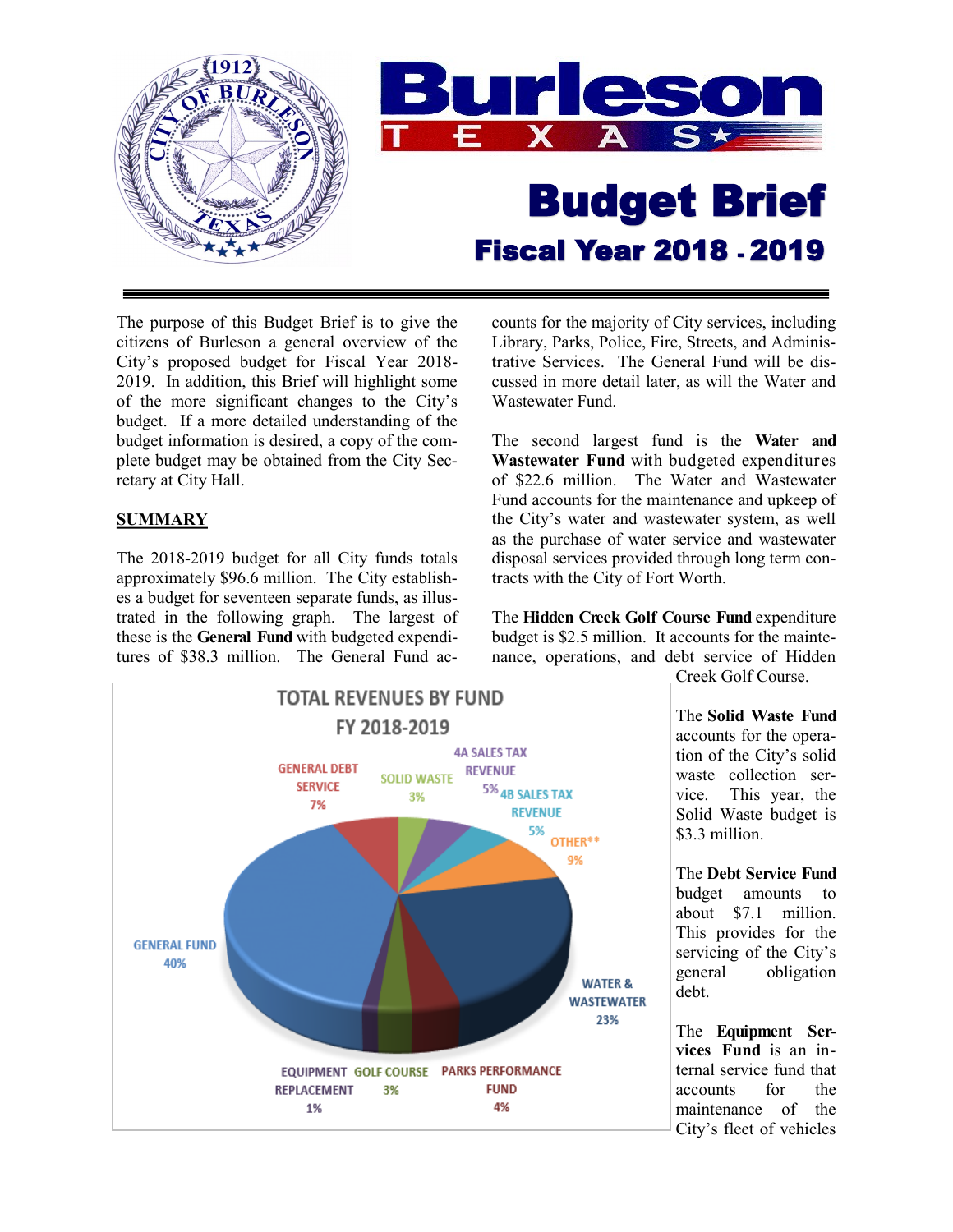and equipment. The Equipment Services Fund has a budget of \$475,000.

Likewise, the **Support Services Fund** is an internal service fund that accounts for the support, maintenance, and replacement of the City's technology systems. This fund's budget is \$2 million.

The **Parks Performance Fund** is a special revenue fund that accounts for the operations of the "pay for play" parks facilities. This fund has a budget of \$3.6 million, with a contribution of \$1.4 million from the BCSDC.

There are two funds of the City whose function is the accumulation of money for replacement of City-owned vehicles and equipment. The Proprietary Equipment Replacement Fund is an internal service fund that accounts for the replacement of the equipment and vehicles used by business-type City departments such as the Water and Wastewater departments.

The Governmental Equipment Replacement Fund is an internal service fund that accounts for the replacement of the equipment and vehicles used by other City departments. The **Proprietary** and **Governmental Equipment Replacement Funds** have expenditure budgets of \$240,000 and \$882,000, respectively.

The **Hotel/Motel Tax Fund** accounts for the expenditure of revenues derived from a tax imposed on visitors to local hotels and motels. Its budget of \$221,000 goes toward activities to promote Burleson as a tourist destination.

The **Cemetery Fund**, with a budget of \$5,250, accounts for the upkeep of the Burleson Memorial Cemetery.

**The Burleson 4A Economic Development Corporation** is represented in the budget by two funds. The first fund is a special revenue fund that accounts for the revenue from the 1/2 cent sales tax approved by voters in 2001 and the transfer of this revenue to the debt service fund or capital projects funds. This fund's budget is about \$5.6 million. Approximately \$2 million is being transferred to the debt service fund. The debt service fund accounts for the payment of the bonds that are supported by the Type A sales tax. This fund's budget is about \$2 million.

**The Burleson Community Services Development Corporation** is also represented in the budget by a revenue fund and a debt service fund. Formed in 1993, the BCSDC administers the 1/2 cent Type B economic development sales tax. The Type B sales tax revenue fund has a budget of about \$4.6 million. The debt service fund has a budget of about \$1.8 million.

**The Economic Development Incentive Fund**  accounts for the cost of incentives offered by the City of Burleson to encourage economic development. Expenditures in this fund are budgeted at \$1,182,000.

## **GENERAL FUND**

Significant Changes:

- \$400,000 for market pay adjustments
- \$155,000 for Emergency Management Coordinator position
- \$222,000 for Sergeant School Resource Officer—50% funded by BISD
- \$485,000 increase in insurance costs in the General Fund. Citywide, insurance cost increasing \$560,000.
- \$60,000 for a Telecommunication position
- \$60,000 partial funding for a Firefighter position
- \$60,000 partial year funding for a Budget/ Financial Analyst position
- \$78,000 for IT public safety technician
- \$50,000 for City rebranding project

General Fund revenue is budgeted to be \$38.06 million. This is an increase of about \$3.1 million over the 2017-2018 budget.

## **Sources of Revenue**

The largest source of General Fund revenue is Ad Valorem Taxes. The proposed 2018-2019 rate is \$0.735 per \$100 valuation. The maintenance and operations portion of the tax rate (\$0.5228/\$100) is expected to provide \$18.61 million.

The City has numerous, diverse revenue sources to try to limit its reliance on property taxes. The City expects sales tax to provide \$8.9 million, and other taxes to provide another \$265,000;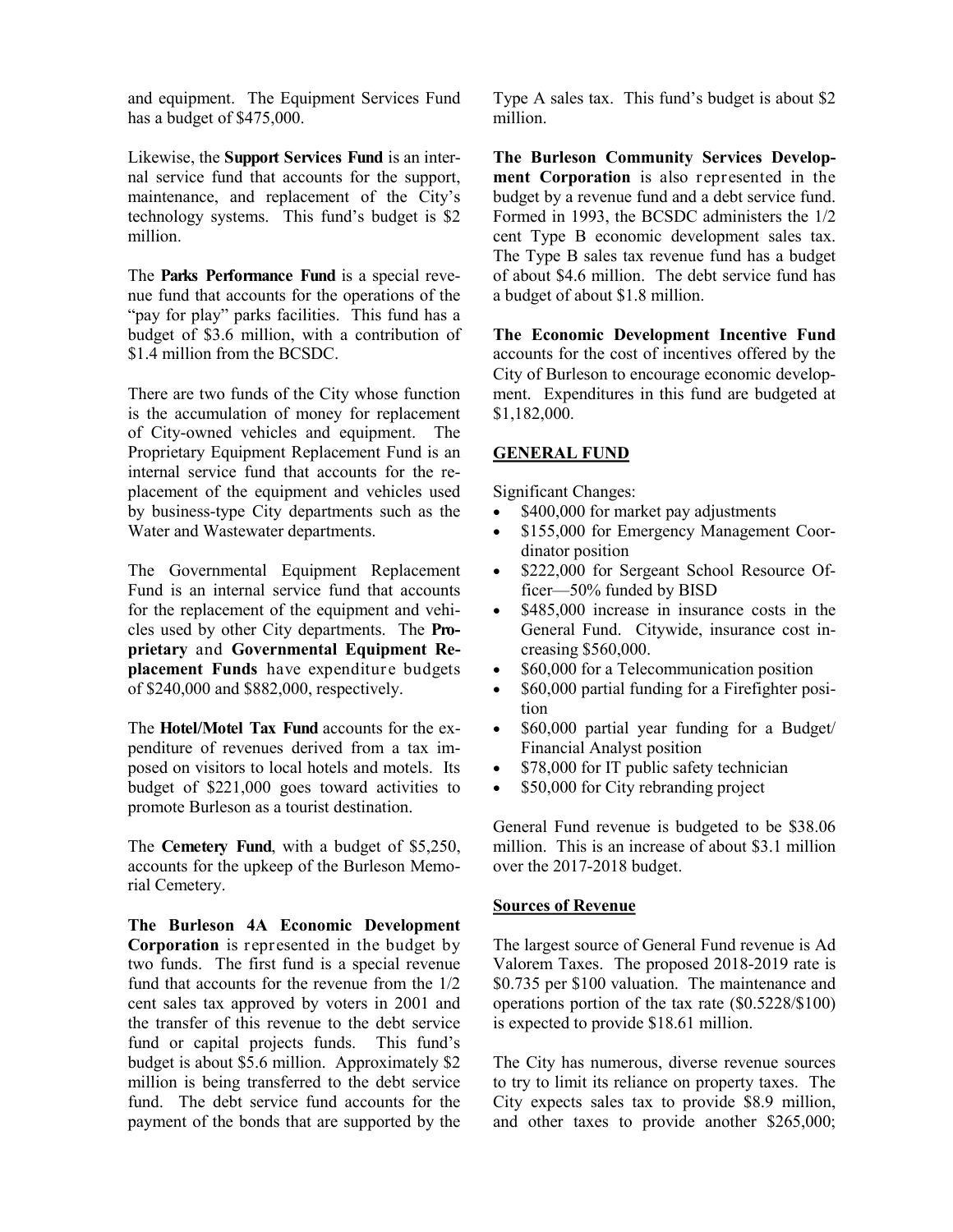Franchise Fees \$2.5 million; License and Permit Fees \$1,016,000; Fines and Forfeitures \$1,230,000; Interest \$300,000; Miscellaneous \$1.6 million; and Other Sources \$3.6 million.

fund. An enterprise fund runs as a business and is expected to be self-supporting, without requiring tax subsidy. The City purchases its water and wastewater treatment from the City of Fort **Worth** 

### **Classification of Expenditures**



#### **WATER & WASTEWATER FUND**

the

The Water & Wastewater Fund is an "enterprise"

The FY 2018-2019 budget requires a change in water rates. Both the Water and Wastewater rates are increasing 6%. The base water rates are tiered based on meter size ranging from \$16.04/month